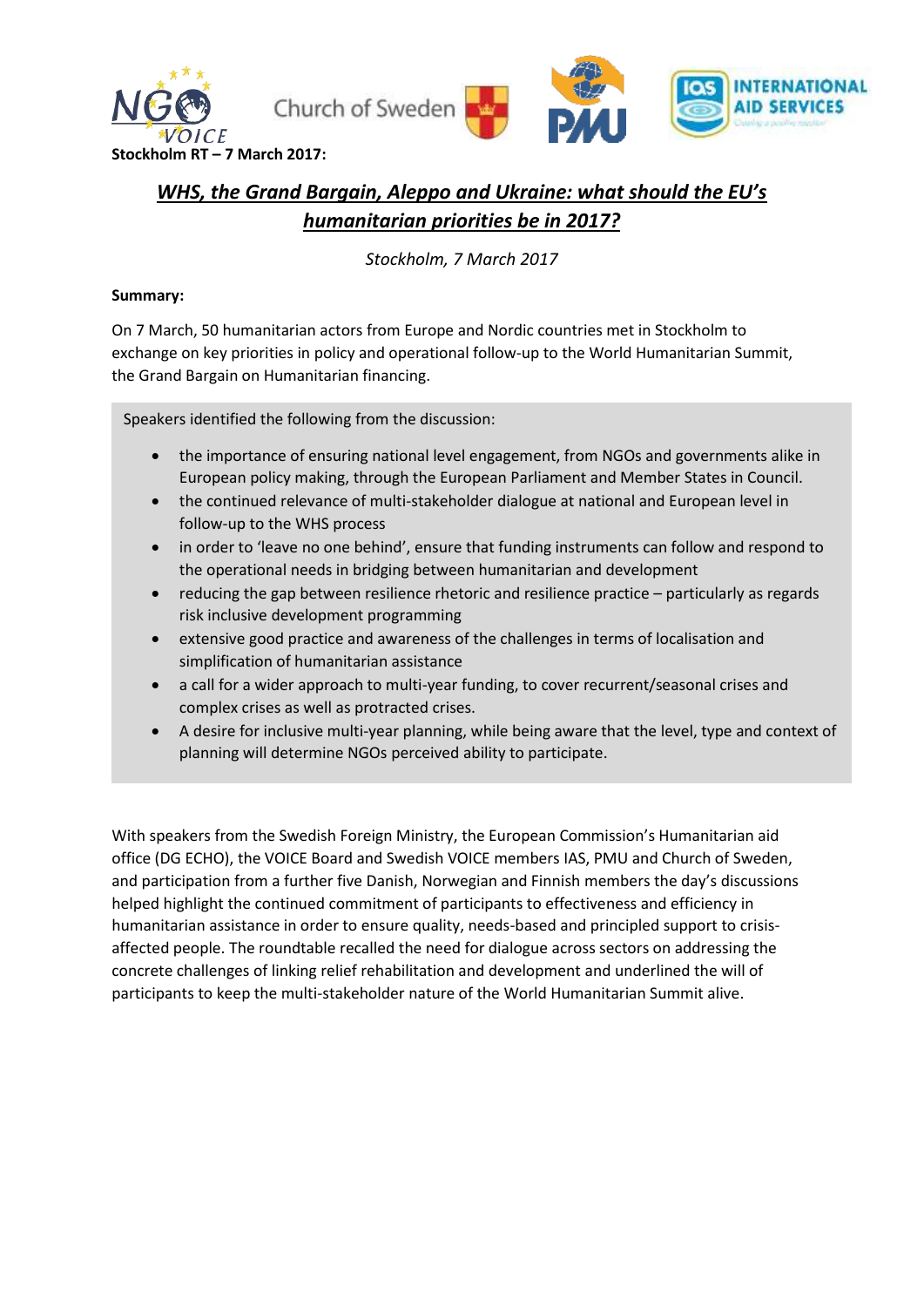### **Detail**

### **Panel 1: EU Humanitarian Aid in 2017: Policy Framework**

- Niklas Wiberg, Head of section for Humanitarian Affairs, Swedish MFA
- Chiara Gariazzo, Director, ECHO, European Commission
- Kathrin Schick, Director, VOICE

### *Chair: Floris Faber, ACT Alliance EU office*

**Mr. Wiberg** gave an overview of Sweden's humanitarian priorities, and underlined Sweden's ongoing commitment to dialogue with NGOs as main humanitarian partners. The **priorities** he highlighted were: 1) a needs based, fast flexible and predictable humanitarian system; with a focus on implementation of the Grand Bargain, 2) listening to people affected by crisis, 3) innovative ways to support local actors, 4) gender and 5) bridging between humanitarian and development. He noted in particular appreciation for the role ECHO has taken in driving the Grand Bargain process forward, underlined Sweden's focus on the quality as well as the quantity of humanitarian assistance, reflected on the need to integrate conflict prevention better and the ongoing dialogue with SIDA about this, as well as Sweden's prioritisation of the need to address forgotten crises, such as Yemen. He concluded that donors must continue to push for humanitarian assistance in line with humanitarian needs, principles and IHL.

**Ms. Gariazzo** spoke in particular about the future priorities of ECHO in relation to the policy framework and the Grand Bargain. Speaking about the global humanitarian situation she underlined that the common challenge of all humanitarian actors was the efficiency and effectiveness of aid in the context of rising needs and stable budgets, and that it was in this context, and the framework of both Agenda 2030 'leave no one behind' commitments and the EU's own Global Strategy on Foreign and Security Policy that **resilience and the nexus between humanitarian and development** was so important. She emphasised that the opportunities to work with development partners were context specific and were limited by the need to respect humanitarian principles. She shared the concerns of Scandinavian partners about the difficulties in expanding the scope of humanitarian assistance in the context of access and security threats.

She underlined the following policy **priorities** 1) implementation of the WHS commitments especially on pressing issues including IHL and the Grand Bargain, 2) the upcoming  $10<sup>th</sup>$  anniversary of the European Consensus on humanitarian aid as an opportunity to highlight its effectiveness as a framework of the EU and member states, 3) the humanitarian evaluation underway, and the opportunity for stakeholders to be consulted from May, with results due in December, 4) the importance of effective humanitarian assistance to respond to the current EU budgetary and regulatory constraints.

Speaking about funding and financing issues, she acknowledged that for partners, mid-year funding 'top-ups' were unpredictable and underlined that ECHO is looking at methods for better planning and piloting multi-annual approaches. She hoped that the ongoing revision of the financial regulation would provide the opportunity for simplified assessments, and reporting. For the **Grand Bargain on humanitarian financing**, she underlined donors' efforts to discuss harmonised reporting, and ECHO's expectations from partners: transparency on cost structures, reduced management costs and results based reporting. In closing she emphasised the EU's commitment to the values of solidarity and partnership. She underlined that the quality of **partnerships with NGOs** was a priority.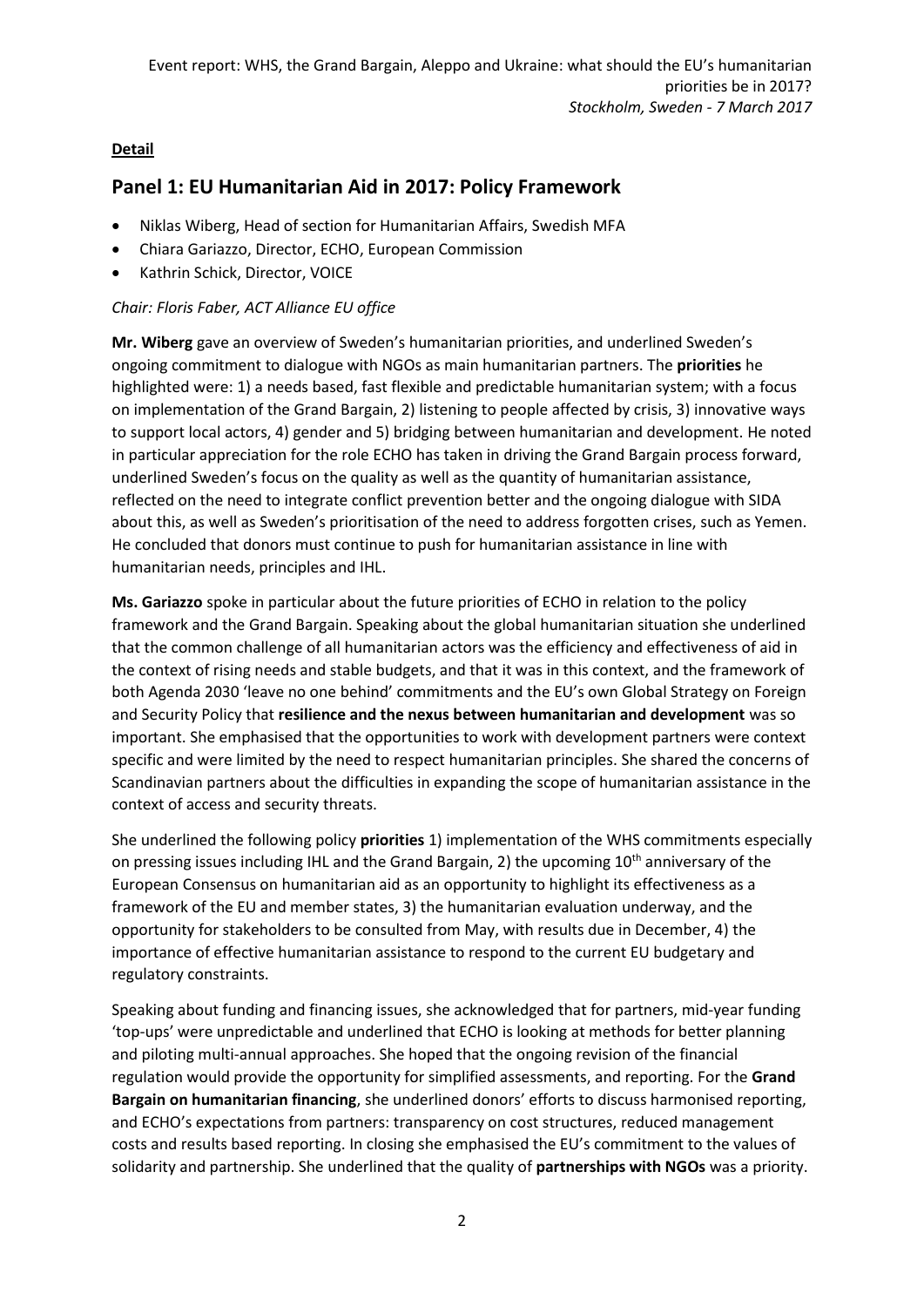**Ms. Schick** underlined that this event would not be possible without the financial support of ECHO. Commenting on the political climate shaping policy and practice she noted that a potential barrier to increased effectiveness and efficiency in humanitarian assistance were the increasing requirements in the context of counter-terrorism. In addition, while Sweden and ECHO remain committed to needs-based assistance and humanitarian principles, the reality in a situation like Greece has shown how difficult this can be. Speaking about the EU's planned new resilience communication she expressed concern that the initiative focusses more on the EU's interests than values, and about widening and politicising the scope away from a focus community resilience. As an example she mentioned that this creates challenges for ECHO if it is contributing to common funds, like Trust Funds, for resilience. Looking forward Ms Schick underlined that the continued efforts to implement the WHS and Consensus commitments were appreciated and hoped the outcome of the humanitarian evaluation would result in no need to change the Consensus.

She highlighted the need for humanitarian donors like Sweden ad ECHO to pursue UN reform. On the Grand Bargain, she underlined that the pursuit of effectiveness and efficiency had to be based on partnership. While predictable and flexible funding was under the spotlight, quality and timeliness was also essential. She questioned if ECHO's consultations with partners were being done in a timely manner, and if the push for consortia, big contracts and cash were really responding to the diversity of needs in the field? ECHO's strength has traditionally been precisely this operational understanding.

In conclusion she urged Swedish and Nordic partners (NGOs, SIDA and MFA alike) to maintain contact with the relevant decision makers at EU level on resilience, the financial regulation and the 2018 EU humanitarian aid budget.

### **Discussion**

The debate with participants focussed on a few issues related to the Grand Bargain and to donors' relations with NGO partners, such as, reporting conditions, and expectations regarding cost structures and management costs, support to local actors as well as options to work further on funding aspects of the humanitarian-development nexus. In conclusion, the panel reminded participants to link with their parliamentarians in Brussels (MEPs), and governments about EU files, especially the revised EC financial regulation which has a potential impact on the partnership between NGOs and the EU.

### **Panel 2: Bridging between humanitarian and development aid**

- Anna Garvander, Head of Humanitarian Team/International Department, Church of Sweden
- Jessica Hedman, Humanitarian Aid Coordinator, PMU
- Marek Stys, Head of Emergency & External Relation, People In Need

### *Chair: Ester Asin Martinez, Save the Children International EU liaison office*

Setting the scene for the discussion, the Chair underlined how important implementation was for policy – at EU level much policy progress had been achieved on bridging humanitarian and development: a new policy on forced displacement, Disaster Risk Reduction (DRR) commitments, attention on resilience and new funding modalities such as the EU Trust funds. She underlined that the new resilience policy will have an impact on development and humanitarian funding.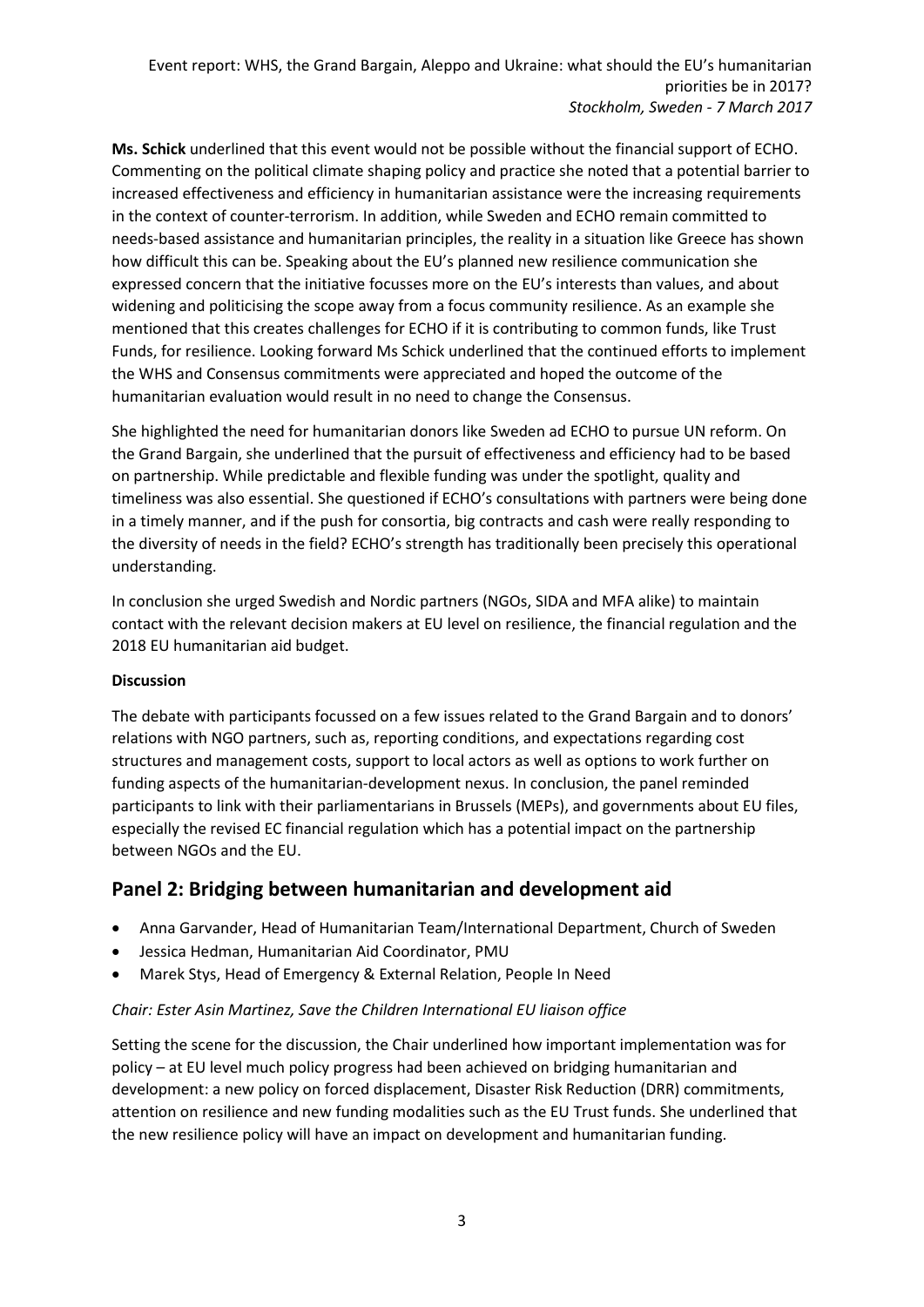**Ms. Garvander** commented on the positive dialogue with Sweden in the run-up to the WHS and Sweden's strong commitments, but noted that since, dialogue on implementation was needed. Referring for example to the **needs in northern Uganda**, with 2-3000 refugees arriving per day, Sweden's commitment to durable solutions for refugees were very important. Uganda had welcomed over 1 million refugees from South Sudan and under the refugee response plan was giving them plots of land to cultivate. The system was stretched and inflexible though, with insufficient resources, food and water. The plots of land required tractors – a typical development response but as humanitarians in a refugee situation, food and water was what Church of Sweden had first been prepared to work on. NGOs and donors alike have allowed themselves to become inflexible through the humanitarian/development divide.

She remarked that SIDA's new **Syria Strategy** is quite innovative, with a regional approach factoring in resilience, democracy, human rights, environmental sustainability and the needs of women and children. Like with the WHS, NGOs had been able to have positive dialogue with Sweden ahead of the Strategy, but now are not clear on its implementation.

### She had a number of **priorities for making progress on bridging between humanitarian and development:**

**Disaster Risk Reduction:** Increase the funding for risk reduction and institutionalise the regional and global risk reduction and investments in resilience for slow onset crises (e.g. Southern Africa). DRR, Climate Change Adaptation, and the Sustainable Development Goals should be mainstreamed into local, national and regional plans. Proper grassroots consultation is needed for this and all risk analysis should factor in conflict. Look at the coherence between Sendai and parts of Agenda2030.

**Re-examine financing mechanisms**: the system does not currently facilitate resilience programming from day one. While mixing funding streams may not work, at the moment they are too rigid.

**Strengthen local protection initiatives**: such as the 'local to global' initiative. She encouraged Sweden to maintain the strategic approach which allowed SIDA to use humanitarian funding for capacity building, helping ensure good quality local responses.

**Ms. Hedman** highlighted the need for more '**transitional funding and programming'** focusing on the situation in **Syria and its impact in Lebanon,** where PMU has been supporting humanitarian responses through its own and institutional funding. PMU mainly pilots programmes for replication with larger donors later and target gaps in others' programming. She. After recalling some of the main statistics related to the impact of the conflict she looked at a few ways PMU has tried to look at longer-term needs.

In terms of **longer term funding**, she used the example of the impact of the conflict on children, she explained the complexity and medium/long-term timeframes involved in responding to the educational needs of children in the Bekaa valley – ranging from the resources their families have, to negotiating for better educational facilities than tents. Yet, most partners are working with 12, 6 or 3-month funding streams which has an impact on education options. It is very difficult to monitor education for children in those timeframes, or deliver on the needs, if funding is not available in a timely way. Some institutional funds exist for shifting to longer-term programme, such as the EU Madad trust fund. But they take up to 18 months to negotiate, and a smaller NGO cannot cover the funding for that time.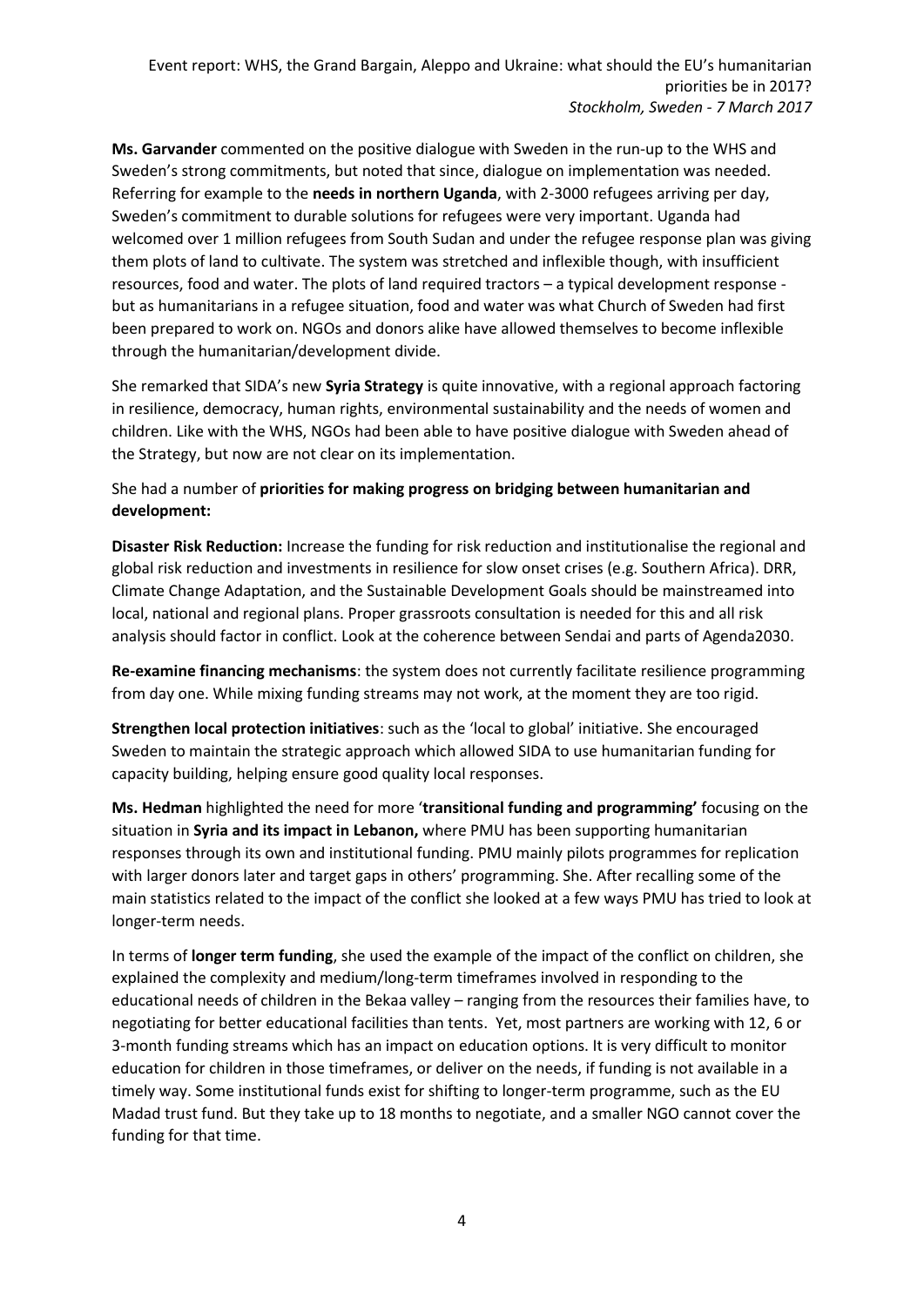Looking at the importance of an enabling policy environment she explained that PMU are also trying to provide **vocational training** with a view to Syrian reconstruction when the time comes, but in the Lebanon 2020 response plan there must be tangible benefits for both displaced and host communities. Host communities have seen GDP growth drop 7%, unemployment grow and their society's resilience is reaching capacity, so this is important, but it does also create some restrictions on the vocational training programmes. She recommended that donors look more at transitional programming and funding, and in this regard commended WFP for its approach to protracted crises.

**Mr. Stys** underlined the need for **context specificity** when looking at responding to the needs of **conflict affected** and forcibly displaced people using Ukraine and the Syria/Iraq as examples. He pointed out that about 80% of humanitarian assistance is in conflict settings and settings of forced displacement. The real solution was political, but as humanitarians, this was not something that could be meaningfully tackled, but more resilience support could.

Speaking about PIN's operations **Ukraine,** he underlined the gaps created by the situation for different IDPs and refugees depending on donor support and the political situation. On top of the millions in need of humanitarian assistance in the 'grey zone' and the non-government controlled areas, there are 1 million people scattered all over the country with a great potential to boost the Ukrainian economy if there were resilience funds and measures to support them. The government has other priorities, the EU could, but it has only provisional measures for Ukraine, while the humanitarian assistance funds are very focussed, and USAID which is another donor present, also doesn't have a coherent IDP strategy.

Speaking about the situation in **Northern Syria and Iraq** he underlined that there were areas unaffected by war in terms of agriculture, and others, like Kobane which have been liberated for over two years, while basic services and infrastructure have been devastated, and while there is well focussed needs-based humanitarian assistance, like food, NFI kids and vouchers, there is too little attempt at **early recovery**. Despite the potential very few INGOs and donors are willing to work there. Humanitarian assistance is being handed over to development objectives in only scattered ways. The EU's **Madad fund** is designed for this, but faces problems of timeliness and political limitations. It will not fund anything inside Syria, while Lebanon and Turkey block implementation of some funds. Meanwhile project in Iraq approved 9 months previously are still not taking place.

**Morten Högnessen from DanChurchAid,** commented on the new Danish strategy which integrates development and humanitarian aid fully. Like Sweden, Denmark recognises a need to work differently on protracted crises and resilience. DANIDA funding has been flexible for NGOs, but in the new Strategy, it's not clear how the separate funding streams for humanitarian and CSOs will interact. NGOs still hope to help shape this. Reflecting on the dilemmas between sticking to humanitarian principles and doing more development interventions, he remarked that in the Strategy it had been left to NGOs on the ground to navigate this. NGOs appreciate the flexibility, but also see a certain opportunism in funds that stretch from needs-based, to resilience and stability objectives. A speaker from **IAS Denmark** complemented this with information that there will be new designated funds for smaller development NGOs with a local presence for relief interventions.

**Discussion**: The discussion reflected on if the development systems and structures were adequately integrating risk and flexibility, if NGOs needed to do more to adapt to improved policy frameworks, on good examples of transitional funding (such as the use of 'reset' for EC funding in Ethiopia), and how best to respond to people's urgent and longer-term needs simultaneously. Two speakers